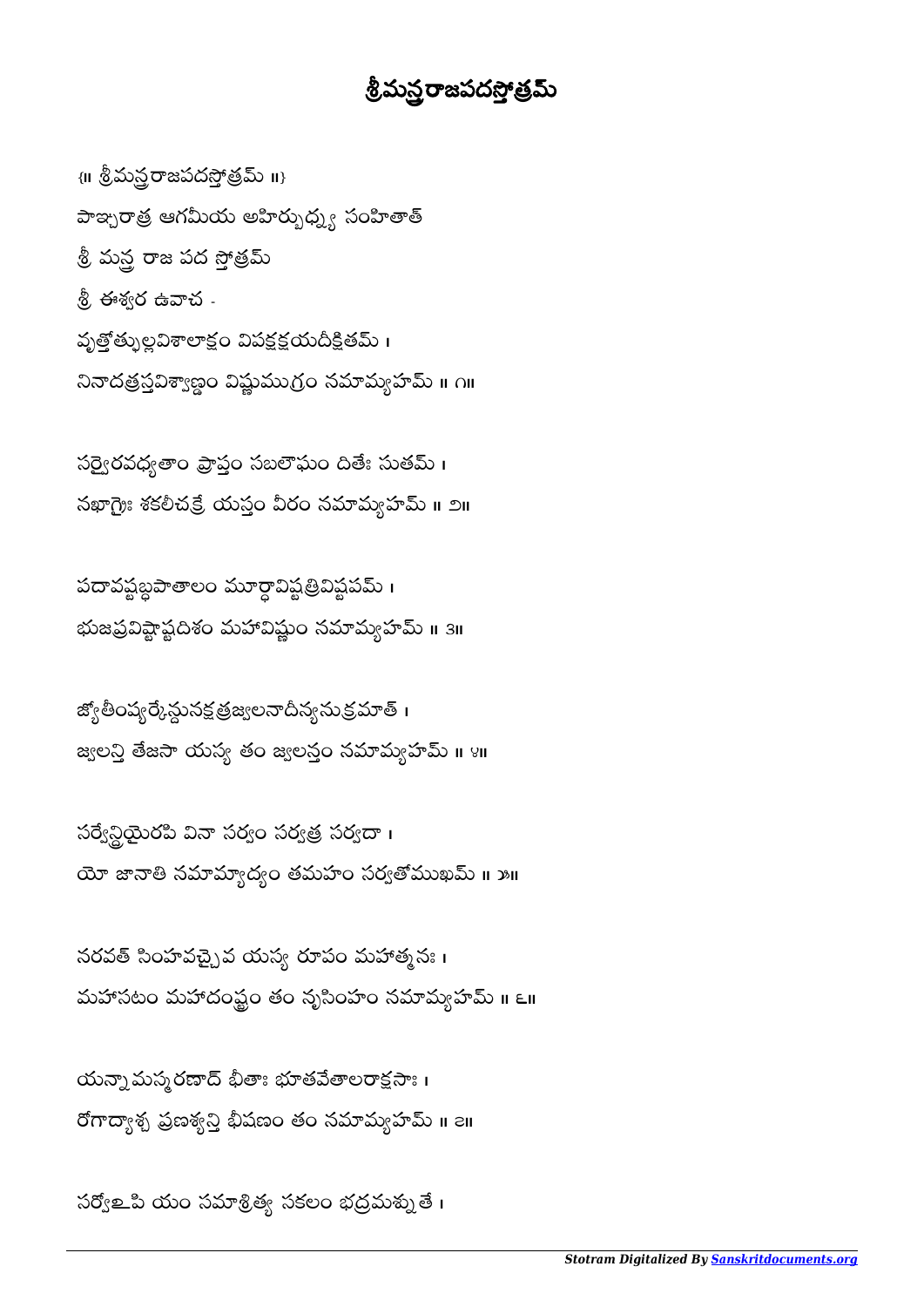శ్రియా చ భద్రయా జుష్టో యస్తం భద్రం నమామ్యహమ్ ॥ ౮॥

సాక్షాత్ స్వకాలే సమ్నాప్తం మృత్యుం శత్రుగణాన్వితమ్ । భక్తానాం నాశయేద్ యస్తు మృత్యుమృత్యం నమామ్యహమ్ ॥ ౯॥

నమస్కారాత్మకం యస్మై విధాయాஉ త్మనివేదనమ్ । త్యక్తదుఃఖో ఒకిలాన్ కామాన్ అశ్మ స్తం తం నమామ్యహమ్ ॥ ౧౦॥

దాసభూతాః స్వతః సర్వే హ్యాత్మానః పరమాత్మనః। అతోஉహమపి తే దాసః ఇతి మత్యా నమామ్యహమ్ ॥ ∩∩॥

ఫలశుతిః శఙ్మరేణాదరాత్ ప్రొక్తం పదానాం తత్వనిర్ణయమ్ । త్రిసన్ధ్యం యః పఠేత్ తస్య శ్రీర్విద్యా లా యుశ్చ వర్ధతే ॥

Encoded by Vijayaraghavan Bashyam

Please send corrections to sanskrit@cheerful.com

Last updated  $\bar{6}$ oday

http://sanskritdocuments.org

Mantrarajapada Stotram Lyrics in Telugu PDF % File name : padastotram.itx % Location : doc\ vishhnu % Author : Traditional % Language : Sanskrit % Subject : philosophy/hinduism/religion % Transliterated by : Vijayaraghavan Bashyam % Proofread by : Vijayaraghavan Bashyam % Latest update : January 21, 2005 % Send corrections to : Sanskrit@cheerful.com